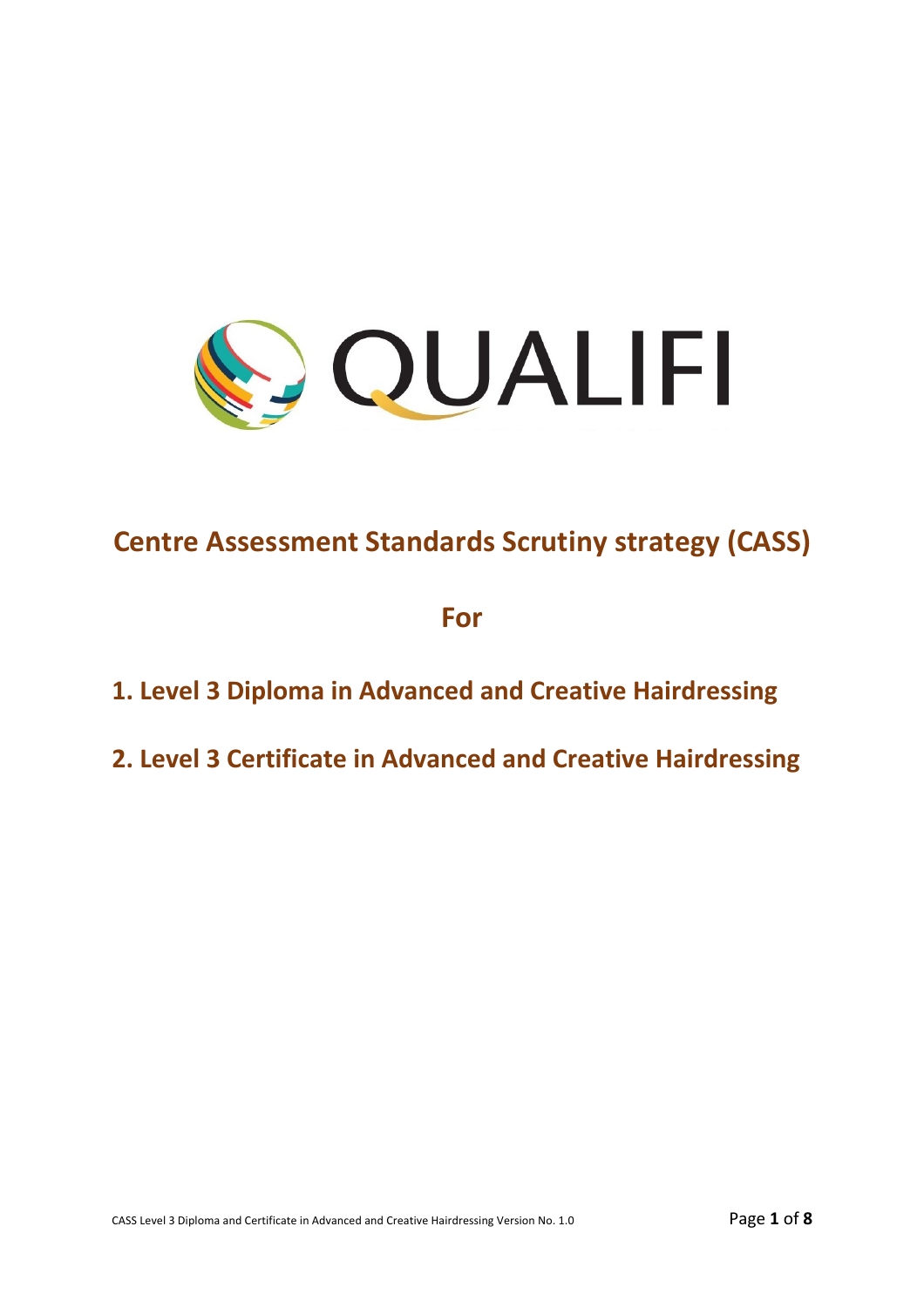#### **Strategy Rationale**

The strategy includes the following factors:

- The typical course of study for the qualification sessional, roll on roll off, fixed start/end dates for the qualification
- The typical duration of the course of study number of weeks, months or terms
- The typical learner undertaking the qualification Adult learners in the workplace and accredited study centres in the UK and internationally
- The typical type of centre delivering the qualification FE College, Private Training Provider, HE College, University, School, Academy, Overseas centre
- The number of components in the qualification and the number of these that are marked by a centre – The number of units within the qualification and number of centre devised assessments associated with the units
- The typical evidence generated for the qualification Assignments, a portfolio of evidence, assessor observation, multiple choice question papers, oral and written feedback
- The assessment model units that are marked or graded
- The number of learners taking the qualification the overall number and whether these are following the same course of study
- The time period over which all components for a qualification are sampled
- The number of learners sampled during each activity for each component based on the EQA sampling strategy and rationale
- The content of the monitoring sample of learners a sample checking involves learners that have already received results for their qualification or only those that have yet to receive results and whether all or some learners are sampled prior to receiving results
- The intended outcome of monitoring activities to inform future changes to processes, monitoring visits or if certificates need to be revoked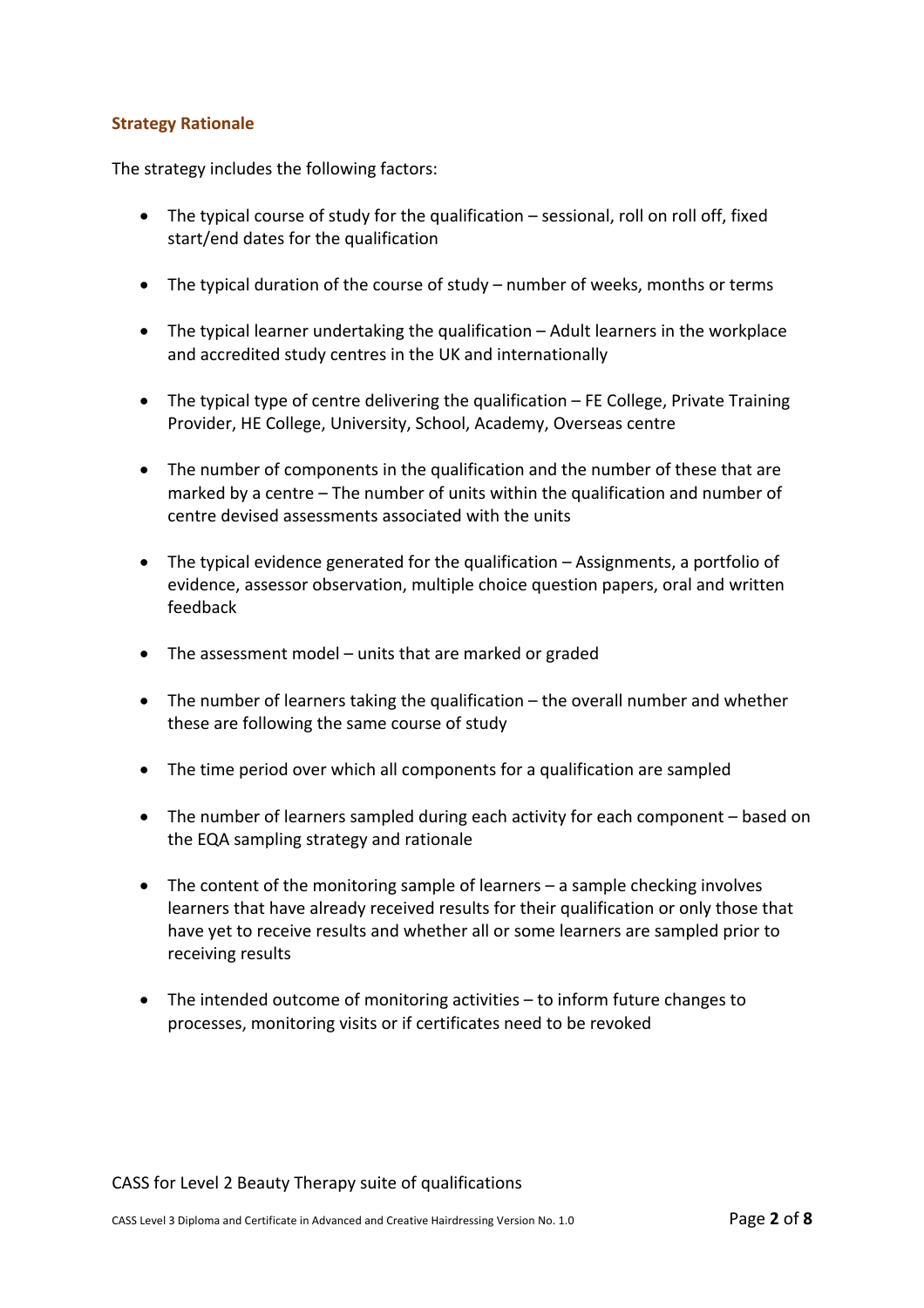| <b>Key Factors</b>                                                 |                                                                                                                                                                                                                                                                                                                                                                                                                                                               |
|--------------------------------------------------------------------|---------------------------------------------------------------------------------------------------------------------------------------------------------------------------------------------------------------------------------------------------------------------------------------------------------------------------------------------------------------------------------------------------------------------------------------------------------------|
| Course of study                                                    | Roll on roll off or fixed start/end dates. Face to face<br>classroom/salon/workshop based can include<br>blended learning                                                                                                                                                                                                                                                                                                                                     |
| Duration of study (average)                                        |                                                                                                                                                                                                                                                                                                                                                                                                                                                               |
| Level 3 Diploma in Advanced and Creative<br>1.<br>Hairdressing     | TQT 490-650 (32-34 weeks)<br>1.                                                                                                                                                                                                                                                                                                                                                                                                                               |
| Level 3 Certificate in Advanced and Creative<br>2.<br>Hairdressing | TQT 320 - 450<br>2.                                                                                                                                                                                                                                                                                                                                                                                                                                           |
| Learner profile                                                    | Learners, aged 16+                                                                                                                                                                                                                                                                                                                                                                                                                                            |
| Centres delivering                                                 | FE Colleges, Private Training Providers                                                                                                                                                                                                                                                                                                                                                                                                                       |
| Qualification components for:                                      |                                                                                                                                                                                                                                                                                                                                                                                                                                                               |
| Level 3 Diploma in Advanced and Creative<br>1.<br>Hairdressing     | Three mandatory units, four optional units<br>1.                                                                                                                                                                                                                                                                                                                                                                                                              |
| Level 3 Certificate in Advanced and Creative<br>2.<br>Hairdressing | Three mandatory units, two optional units<br>2.                                                                                                                                                                                                                                                                                                                                                                                                               |
|                                                                    |                                                                                                                                                                                                                                                                                                                                                                                                                                                               |
| Evidence                                                           | MCQs - multiple choice question papers, assessor<br>observations and feedback, assignments and<br>portfolio of evidence.                                                                                                                                                                                                                                                                                                                                      |
| Assessment model                                                   | Three overarching multiple choice question papers<br>provided by Qualifi<br>Assessment criteria for competency-based<br>performance and knowledge and understanding set<br>by Qualifi<br>EQA sampling of internally assessed learner<br>performance, knowledge and understanding and<br>MCQ papers<br>NB: Centres are also offered an external assessment<br>option for practical performance observations, to be<br>conducted by a Qualifi External Assessor |
| Number of learners taking the qualification                        | The number of learners on the course of study could<br>vary depending on the delivery model and duration.<br>Assessment requirements will be consistent.<br>Internal quality assurance and external quality<br>assurance to be conducted                                                                                                                                                                                                                      |
| Components of the qualification to be monitored                    | All components to be EQA sampled. MCQs and<br>evidence of assessment records covering<br>observations and underpinning knowledge evidence<br>sampled across units and assessors.<br>Learners from various cohorts to be sampled by<br>Qualifi's EQA (based on the centre delivery model,<br>duration)                                                                                                                                                         |
| Timing of monitoring                                               | Prior to completion of the first cohort. For<br>subsequent cohorts monitoring will be timed to<br>coincide with final practical summative assessments<br>to sample assessor decisions relating to learner<br>competency                                                                                                                                                                                                                                       |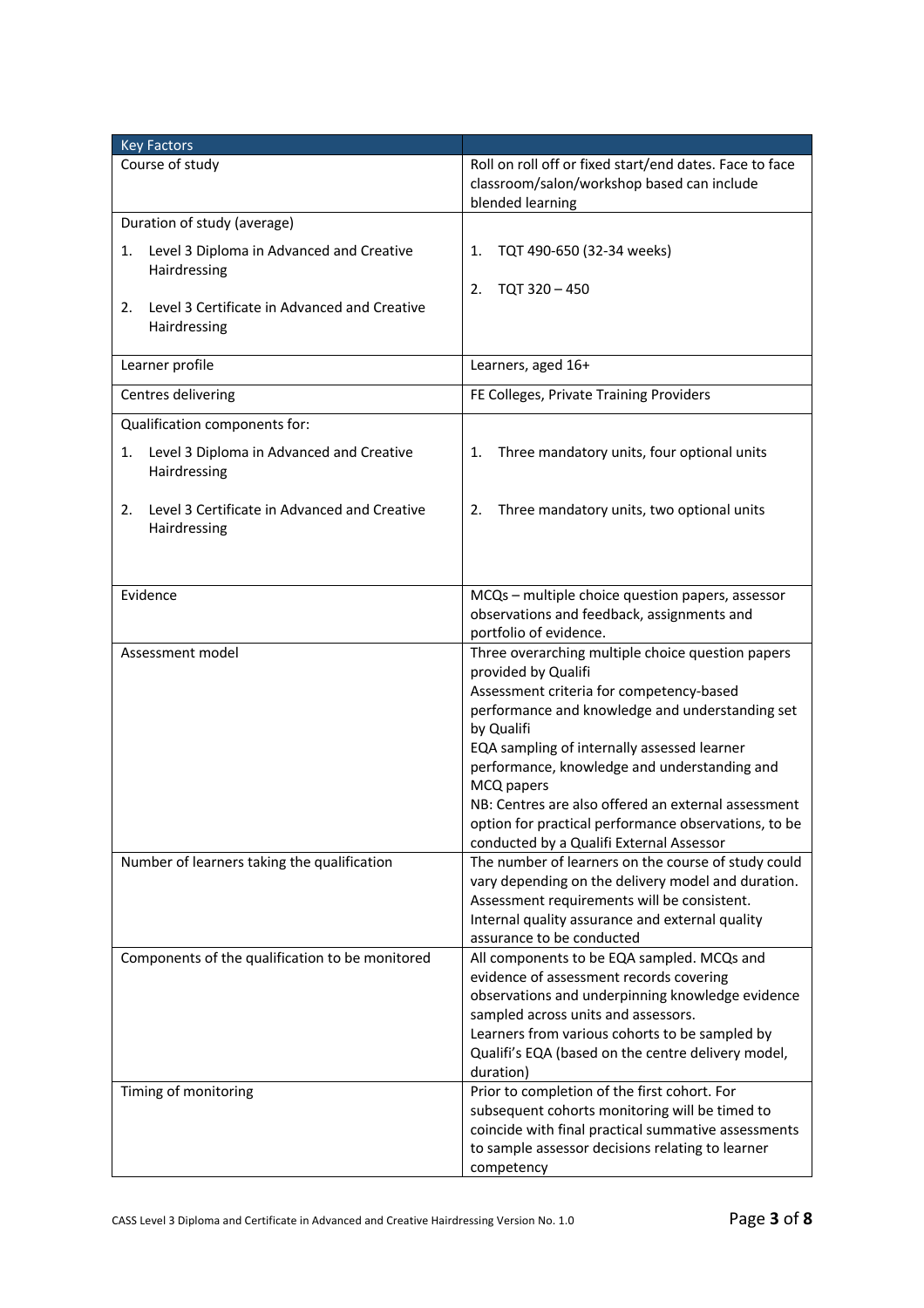| Number of components sampled during monitoring    | All components, across multiple learners (based on  |
|---------------------------------------------------|-----------------------------------------------------|
|                                                   | the EQA sampling strategy)                          |
| Time period for sampling qualification components | Prior to candidate sign-off, generally on an annual |
|                                                   | basis                                               |
| Number of learners sampled during each monitoring | Based on the EQA sampling Strategy - minimum of     |
|                                                   | 10 students, or 20% of total, whichever is higher   |
| Content of monitoring sample                      | All learners that have completed Qualifi's standard |
|                                                   | assessments                                         |
| Intended outcomes of monitoring                   | As mentioned in the External Quality Assurance      |
|                                                   | Report                                              |

Factors will vary and specific attention will be given to the variation in delivery models and course durations via the External Quality Assurance process. Additional considerations (centre specific) to the strategy:

- Monitoring to take place (ahead of certification) if a centre has not previously marked MCQ assessments and carried out summative observations for the qualification
- At approval all members of the centre staff involved in the qualification will be approved. Centre staff updates to be provided by the centre. Any additional centre staff will be approved and all staff to be monitored during the EQA process
- Monitoring to take place if there is a significant increase in learner registration for the qualification, since the last EQA monitoring, based on the risk management of centres. An additional EQA monitoring would take place if the annual visit had been carried out
- If there is any suggestion of malpractice, maladministration in relation to delivery, assessment and certification of learners
- When the qualification content considerably changes as a result of a review and development based on national occupational standards or industry requirements. This would apply to any centre offering the qualification once it had been changed
- Where the professional standard (licence to practice) is changed
- If an analysis of data and evidence suggests any additional scrutiny is required

### **External Quality Assurance -** External quality assurance will include:

- MCQs set by Qualifi and marked by each centre (sampled)
- Summative observation assessments internally assessed for practical units within a qualification (sampled)

OR

- Summative observation assessments to be externally assessed by the Qualifi EQA for the mandatory technical units within the qualification, combined with sampling for practical optional units as applicable
- Assignments for specific knowledge and understanding components of a qualification (sampled)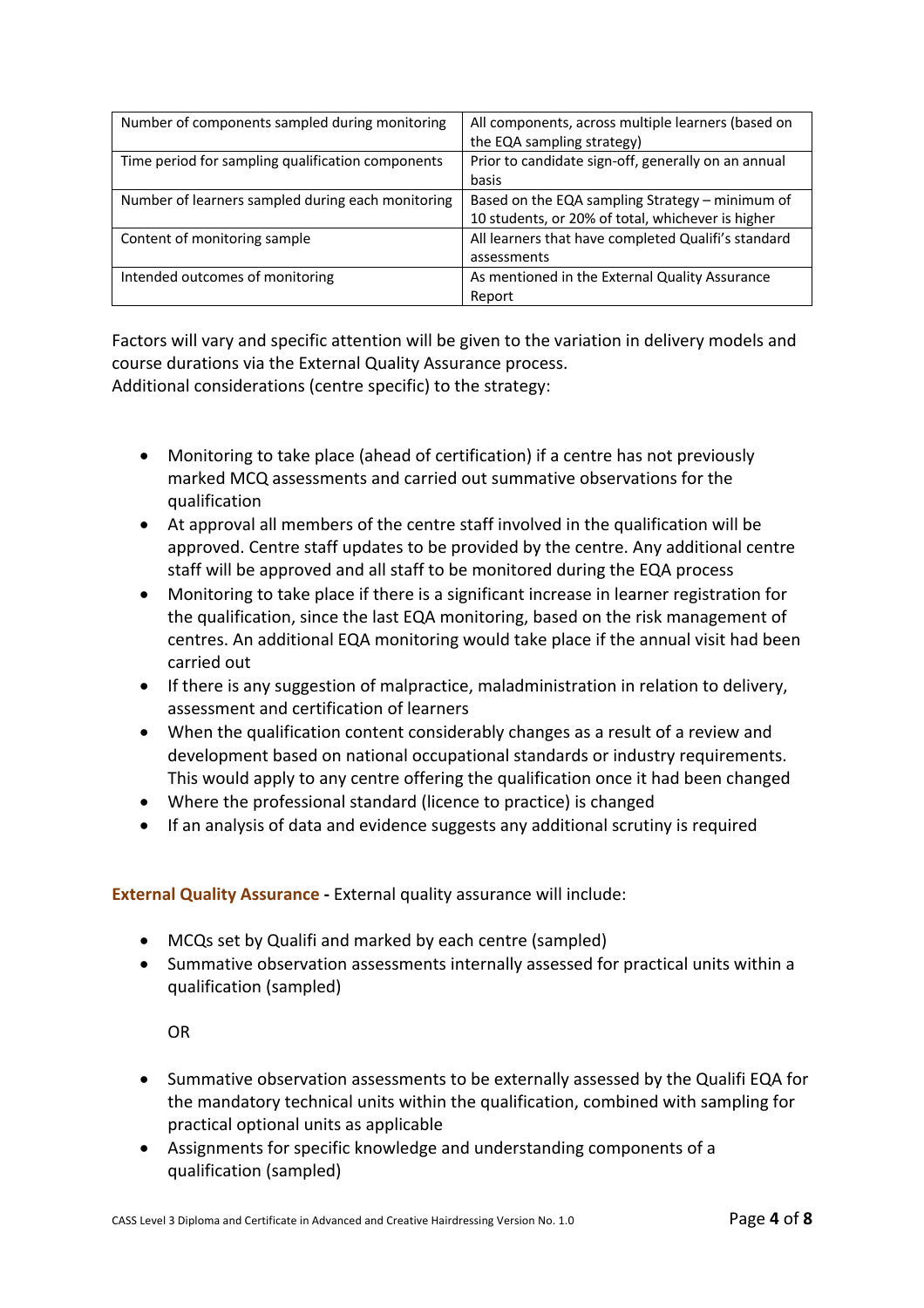- Professional discussions with learners
- Portfolios of evidence
- Assessment records
- Assessments undertaken on a range of cohorts within a centre

As part of the external quality assurance monitoring process centres will be provided with written feedback following sampling of centre assessed observations, to include the following:

#### **Overall approach**

- why assessment marking by the centre is considered appropriate, or not, for particular assessments within a particular qualification or type of qualification
- the appropriateness, or not, of the approach to assessment by the centre, based on the nature of the evidence produced by learners in the relevant assessment
- why the approach is appropriate, or not, to ensure valid and manageable qualifications, based on the risks it has identified in relation to the qualification
- how the approach to assessment ensures that certificate claims are accurate and if certificate claims are inaccurate why
- what the centre needs to do to remain compliant or become compliant with the conditions

Written feedback will be recorded within the Qualifi External Quality Assurance Report and provided to the centre following each external quality assurance monitoring visit.

#### **Allowing centre to mark assessments**

Centres will be subject to a rigorous, Centre Approval process. Only once a centre has met all of the approval criteria will they be entitled to offer Qualifi qualifications. There are several checks made on the centre to ensure they have appropriate staff, skills, knowledge and competency, staff development and expertise to devise internally assessed assessments for qualifications.

For each qualification centre staff will be approved based on:

- Relevant qualifications held
- Experience and expertise based on the subject area
- Evidence on continuous professional development

Only when a member of centre staff satisfies the above criteria will they be approved to assess the qualification they wish to be approved for. Centre staff will be monitored at each external quality assurance visit, visits may take place at the centre or held remote. Any additional staff wanting to assess the qualification will need to be approved ahead of assessing the qualification.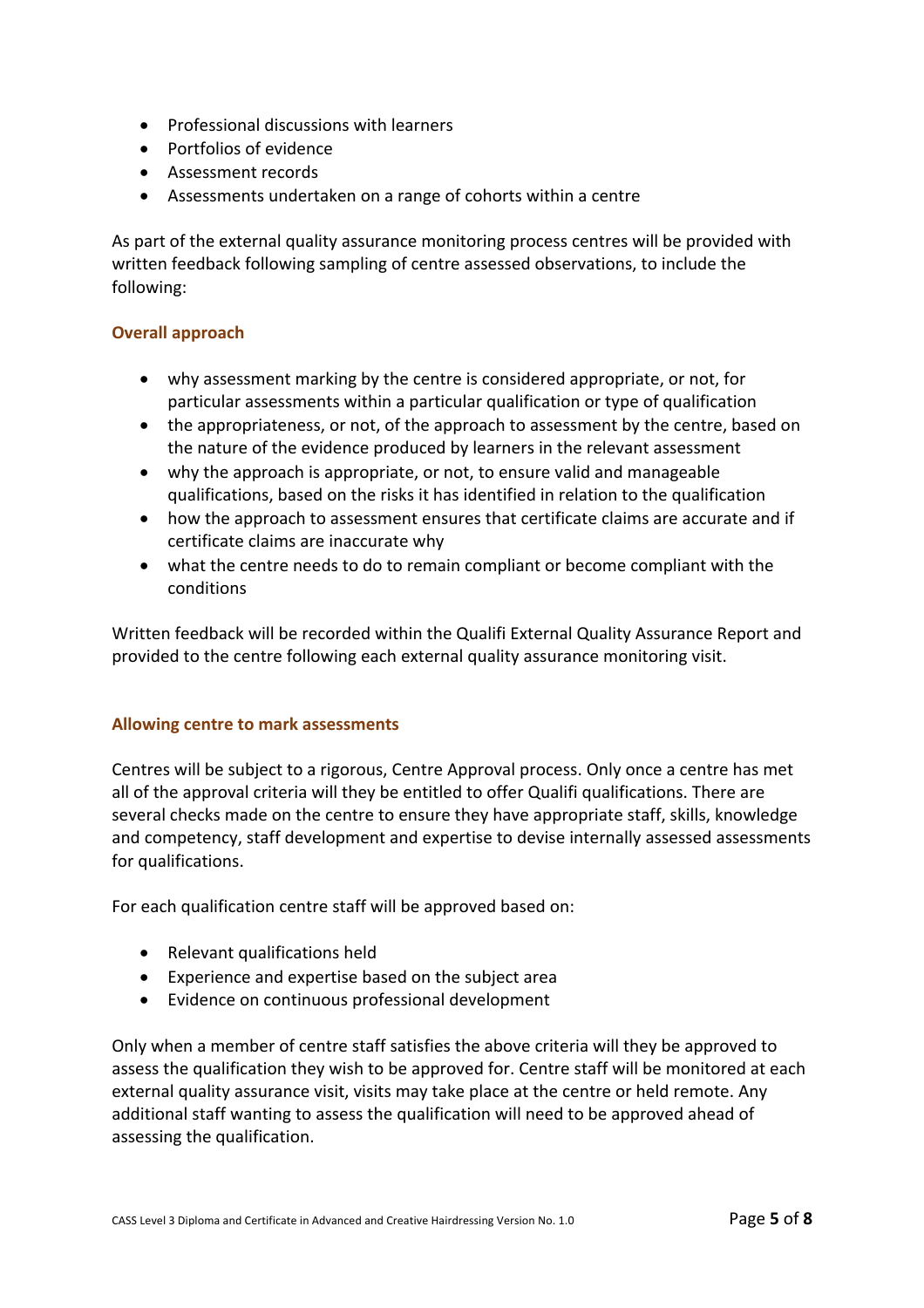Centres and subsequently staff will be approved per qualification, based on staff competency and the anticipated learner numbers for each qualification, ensuring that staff ratios are appropriate.

Assessment guidance and support materials will be provided for every qualification that is internally assessed and observed.

#### **Monitoring**

Justification for the CASS of centre assessed qualifications – The monitoring of centres will be based on risk management – per qualification to include centre staff, number of learners, locations of assessment (if applicable), assessment methods used to internally assess the components of the qualification. The approach will be supported by the Qualifi External Quality Assurance policy.

Selection of personnel to undertake CASS of centre assessed qualifications – Recruitment will be carried out to ensure all Qualifi EQAs are appropriately qualified, experienced and knowledgeable for the qualifications they monitor. Selection processes will be carried out by the Quality Assurance team.

Training provided for those personnel undertaking the monitoring of CASS at centres carrying out centre-based assessments – the EQAs will undertake an induction to Qualifi following selection, this will be followed by training on the external quality assurance processes to be applied. Further training and standardisation throughout the year.

Ensuring personnel undertaking monitoring activities remain suitable – CPD schedules and logs for all to be submitted on an annual basis and as part of the external quality assurance team resource review. It is a mandatory requirement for EQA to maintain their own CPD that is relevant to the qualifications they externally quality assure and submit this to Qualifi.

Information centres are required to retain to enable CASS to be carried out – clear guidance documentation will be provided to centres to enable them to maintain information and records for monitoring purposes. Communication will be established prior to any monitoring visits to ensure the centre are aware of the information and assessment records requested for review.

The requirements for centres retain any data (including evidence generated by Learners and marked by Centres) necessary to allow it to undertake Centre Assessment Standards Scrutiny – guidance provided to centres based on the documentation required for external quality assurance monitoring

Ongoing monitoring of centres – will take place once a centre has been approved to offer qualifications (monitoring to check staff, delivery model, planned assessments). Monitoring visits will be carried out annually for a qualification, upon completion of the first cohort (first monitoring) prior to any certificate claims being made by the centre. Six months following the first monitoring a second monitoring will take place, thereafter on an annual basis, however this will be supplemented by learner verification monitoring. Additional monitoring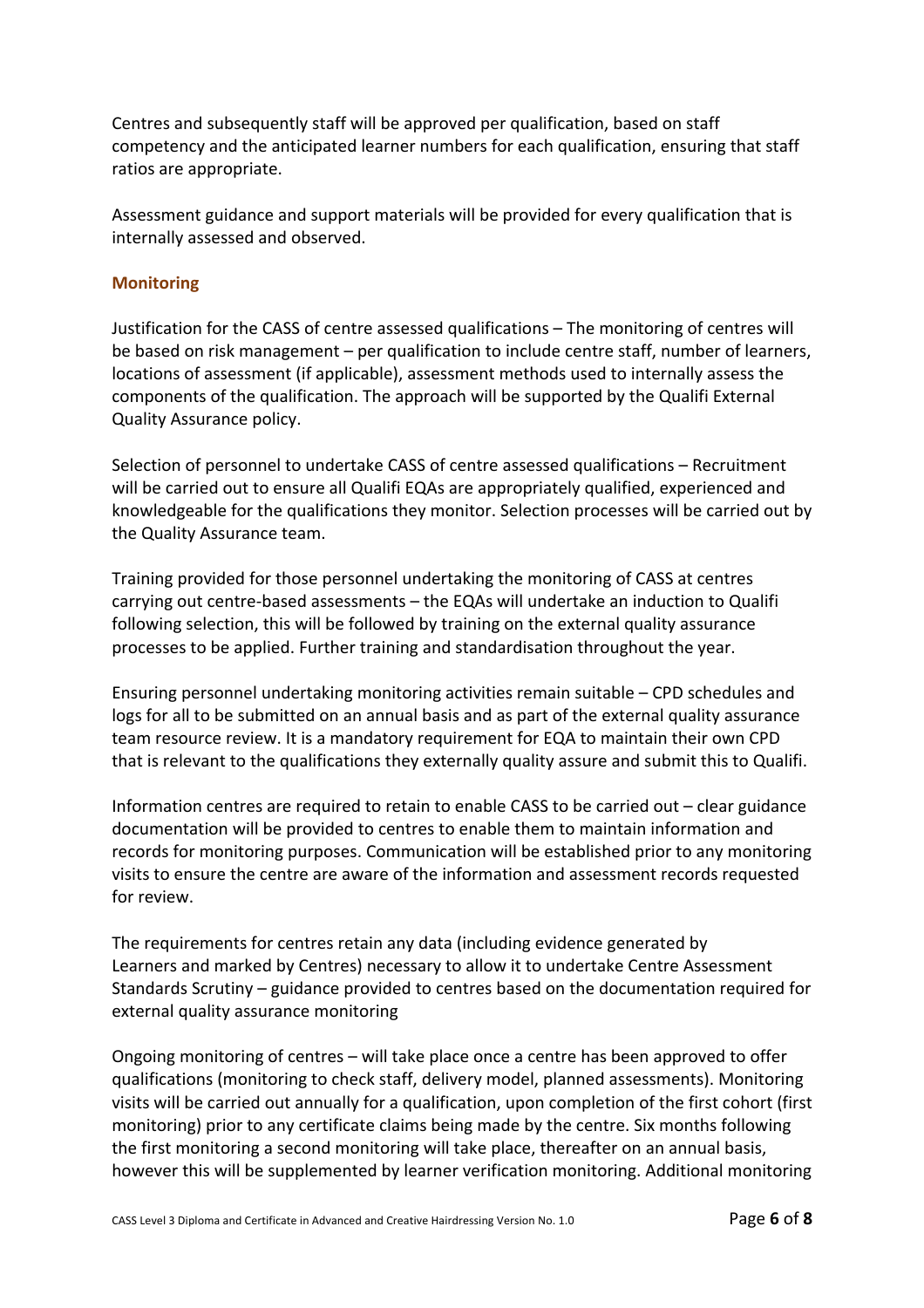could be activated should there be any unusual spikes in registrations / certificate claims between the planned EQA visits. Qualifi will be proactive in monitoring the data for each centre in relation to registration and certificate claims, ensuring no additional risk could occur through this process.

Feedback to Centres and monitor Centres' performance over time – written feedback will be provided to centres following every external quality assurance monitoring activity, via the Qualifi External Quality Assurance Report. Centre activity reports (registration/certification) will be generated monthly and shared with each centre. These reports would also be used to flag any unusual trends and trigger an external quality assurance monitoring if required.

Ongoing training and guidance - will be provided to centres, both via generic training sessions and updates, but also through a centre requesting a bespoke training session based specifically on their own needs. Training, guidance and support will be provided on ways to deliver and assess qualifications

The sampling approach – the Qualifi External Quality Assurance Sampling Strategy will be used to ensure that sampling of centre assessments are appropriate, this will include a sample of learners, across each assessor, each assessment method that relates to internally assessed assessments.

Selecting learners to be sampled for summative observations – the centre will be advised of the sample chosen by the external quality assurer ahead of the external quality assurance monitoring visit to enable them to make the necessary arrangements for EQA observation of skills and to prepare and make available all of the necessary documentation. EQA visits will generally be carried out through face to face centre visits, however the visits may also be conducted remotely using ICT technologies such as Zoom or Microsoft Teams.

#### **Conflict of Interests**

Identify and monitor all relevant conflicts of interest, and any scenario that could foreseeably lead to such a conflict in the future – each EQA will be required to declare any conflict with a centre or any staff working at a centre that is Approved by Qualifi.

Conflict of interest declarations will be reviewed and completed annually. As part of their contract of agreement for work, EQAs will be required to declare any conflict should it arise outside of the annual review.

Allocations of EQAs to centres will include consideration of any conflict of interest that has been flagged. Any conflict of interest will lead to an alternative EQA being allocated to the centre.

Take all reasonable steps to prevent the occurrence of any malpractice or maladministration in relation to the delivery or marking of assessments by a Centre – the Qualifi quality assurance processes will be used to ensure any acts of malpractice or maladministration are prevented through rigorous quality assurance. Quality monitoring will be carried out at the